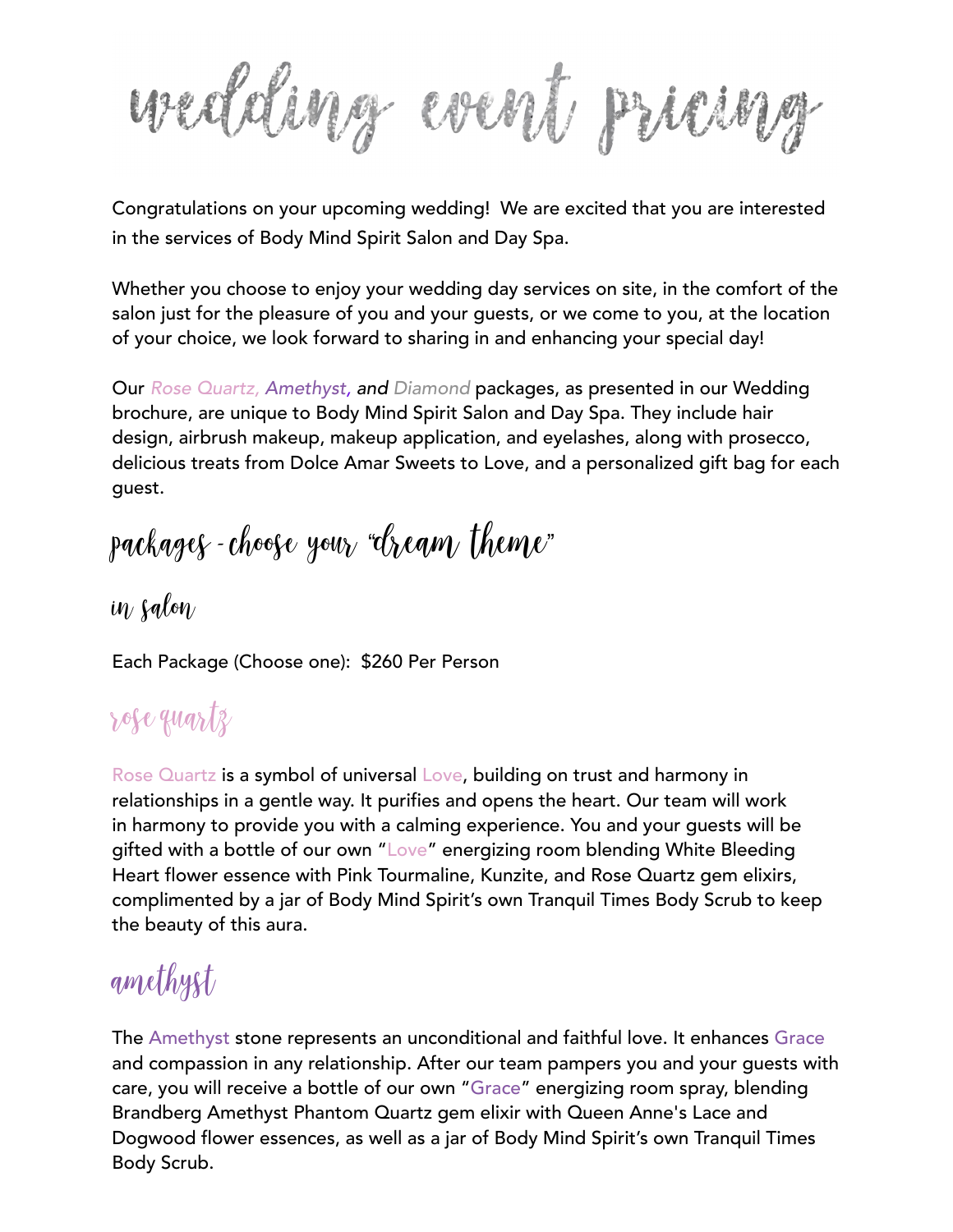#### diamond

The Diamond, a stone of great strength and endurance, symbolizes an Appreciation for the relationship with your partner; your connection is more durable than any challenge with which it's presented. The day's excitement is bound to make you sparkle with joy, and you can carry on that sparkle with our "Appreciation" room spray created with Fairy Rose flower essence and Pink Sapphire and Lake Diamond gem elixirs, complemented by a jar of Body Mind Spirit's own Tranquil Times Body Scrub.

#### salon rental fees

\$100 for up to four Guests \$200 for five to eight Guests \$300 for nine to twelve Guests

off  $\int$ it $\int$  {Excludes salon rental fee and refreshments; includes gift bags}

Each Package (Choose one from three selections above): \$245 Per Person

travel fees per technician*:*

| For Services at The Groton Inn | - \$25                   |
|--------------------------------|--------------------------|
| Within 10 miles of Salon       | - \$50                   |
| 11-20 miles from Salon         | $-$ \$100                |
| Beyond 20 miles                | - Price to be determined |

trial hair *&* makeup

To book a trial session, please email our Wedding Events Coordinator or call the salon at 978-449-0200. Pricing is based on our traditional salon services as found on www.spagroton.com.